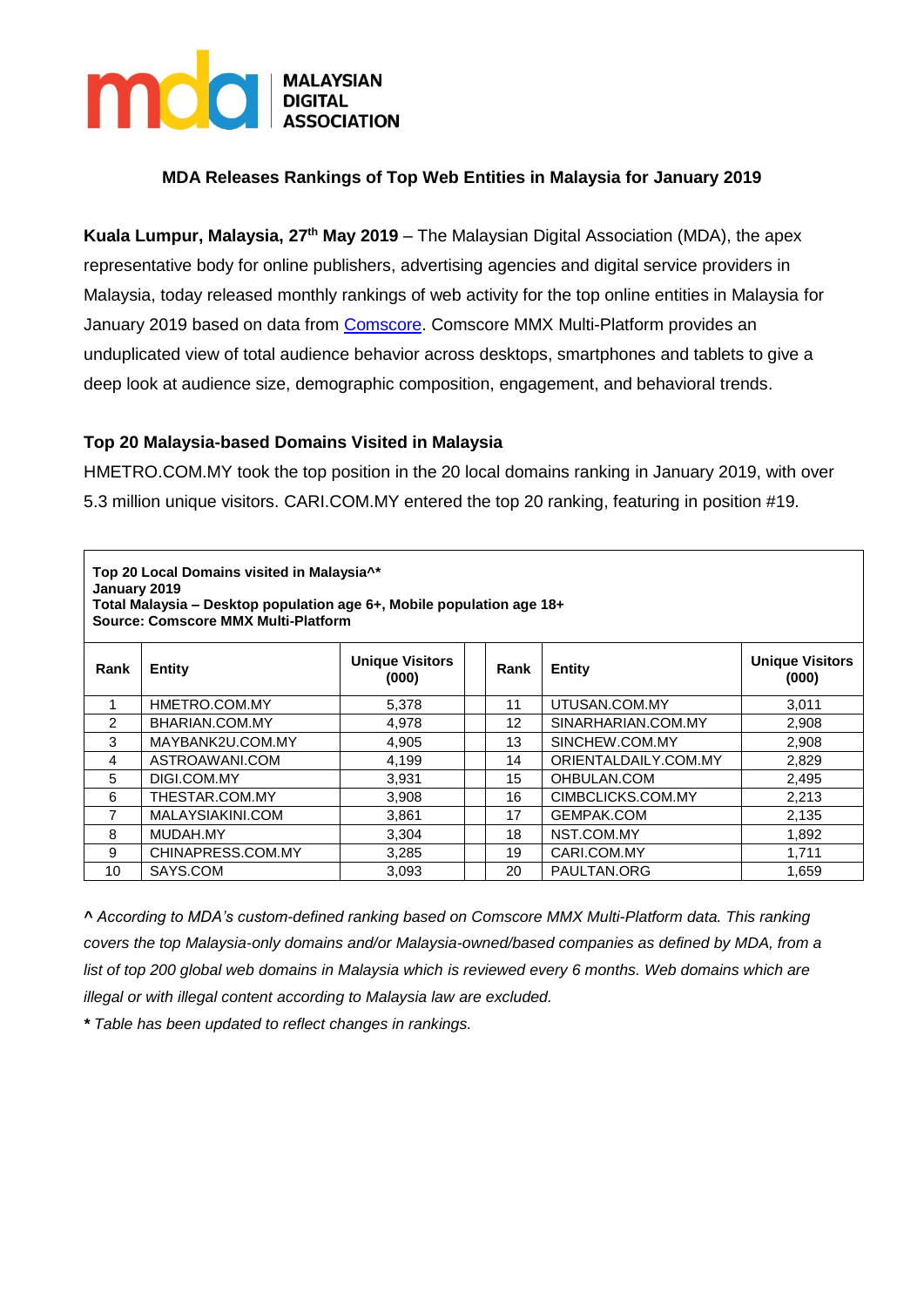

## **Top 20 Properties Visited in Malaysia**

Compared with the previous month, the top five properties (i.e. Google Sites, Facebook, Media Prima Group, Astro Group, and Microsoft Sites) held on to their position in the rankings. Samsung Group entered the ranking, featuring in position #20.

**Top 20 Properties visited in Malaysia^^ January 2019 Total Malaysia – Desktop population age 6+, Mobile population age 18+ Source: Comscore MMX Multi-Platform**

| Rank          | Entity                 | <b>Unique Visitors</b><br>(000) | Rank | <b>Entity</b>          | <b>Unique Visitors</b><br>(000) |
|---------------|------------------------|---------------------------------|------|------------------------|---------------------------------|
|               | Google Sites           | 17,430                          | 11   | Malaysiakini Sites     | 4,301                           |
| $\mathcal{P}$ | Facebook               | 16.034                          | 12   | Karangkraf Media Group | 4,279                           |
| 3             | Media Prima Group      | 14,090                          | 13   | <b>MCIL Multimedia</b> | 4,258                           |
| 4             | Astro Group            | 11.226                          | 14   | Telenor                | 3.974                           |
| 5             | <b>Microsoft Sites</b> | 7.241                           | 15   | Maxis Group            | 3,862                           |
| 6             | Verizon Media**        | 5,825                           | 16   | TENCENT Inc.           | 3,856                           |
| 7             | SHOPEE.COM.MY          | 5,471                           | 17   | Utusan Group           | 3,588                           |
| 8             | Lazada Sites           | 5,256                           | 18   | TELEGRAM.ORG           | 3,525                           |
| 9             | The Star Media Group   | 5.255                           | 19   | MUDAH.MY               | 3,304                           |
| 10            | Maybank Group          | 5,157                           | 20   | Samsung Group          | 3,031                           |

*^^ Properties which are illegal or with illegal content according to Malaysia law are excluded.*

*\*\* With the release of January 2019 data, Oath changed its name to Verizon Media. Verizon Media is formerly known as Oath.*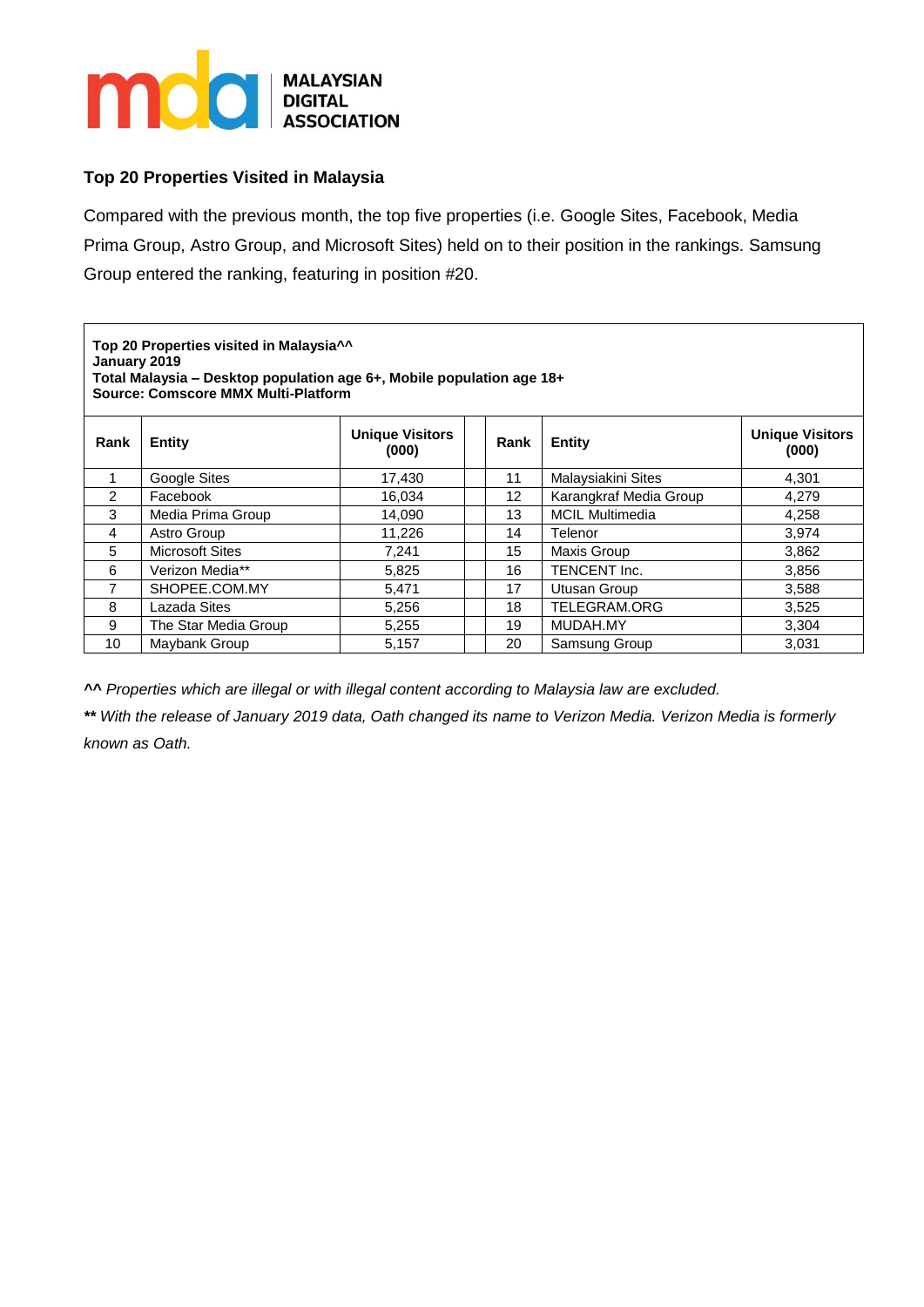

# **Top 10 Social Media-Related Entities Visited in Malaysia**

Social Media-related entities consist of websites and mobile apps where the creation and consumption of content is user generated or sites that serve a social networking role. Facebook tops the chart with over 16 million visitors.

| Top 10 Social Media entities visited in Malaysia^^^<br>January 2019<br>Total Malaysia - Desktop population age 6+, Mobile population age 18+ |               |                              |  |  |  |
|----------------------------------------------------------------------------------------------------------------------------------------------|---------------|------------------------------|--|--|--|
| Source: Comscore MMX Multi-Platform                                                                                                          |               |                              |  |  |  |
| Rank                                                                                                                                         | <b>Entity</b> | <b>Unique Visitors (000)</b> |  |  |  |
| 1                                                                                                                                            | Facebook      | 16,034                       |  |  |  |
| $\overline{2}$                                                                                                                               | Blogger       | 5,722                        |  |  |  |
| 3                                                                                                                                            | TELEGRAM.ORG  | 3,525                        |  |  |  |
| 4                                                                                                                                            | WeChat        | 2,744                        |  |  |  |
| 5                                                                                                                                            | Twitter       | 2,697                        |  |  |  |
| 6                                                                                                                                            | Linkedin      | 2,560                        |  |  |  |
| 7                                                                                                                                            | Google+       | 2,024                        |  |  |  |
| 8                                                                                                                                            | WORDPRESS.COM | 1,991                        |  |  |  |
| 9                                                                                                                                            | Pinterest     | 1,306                        |  |  |  |
| 10                                                                                                                                           | Reddit        | 1,039                        |  |  |  |

*^^^ According to MDA's custom-defined ranking based on Comscore MMX Multi-Platform data. Domains which are illegal or with illegal content according to Malaysia law are excluded.*

For more information about Comscore MMX Multi-Platform, please visit [comscore.com](https://www.comscore.com/Products/Ratings-and-Planning/Media-Ratings) or request a live product demonstration [here.](http://www.comscore.com/layout/set/popup/Request/Demos/comScore-Media-Metrix-Suite-Demo-Request)

## **Editors' Note**

This report highlights how Internet users in Malaysia consume online content. International traffic is not counted in this report.

## **About Comscore**

Comscore (NASDAQ: SCOR) is a trusted partner for planning, transacting and evaluating media across platforms. With a data footprint that combines digital, linear TV, over-the-top and theatrical viewership intelligence with advanced audience insights, Comscore allows media buyers and sellers to quantify their multiscreen behavior and make business decisions with confidence. A proven leader in measuring digital and set-top box audiences and advertising at scale, Comscore is the